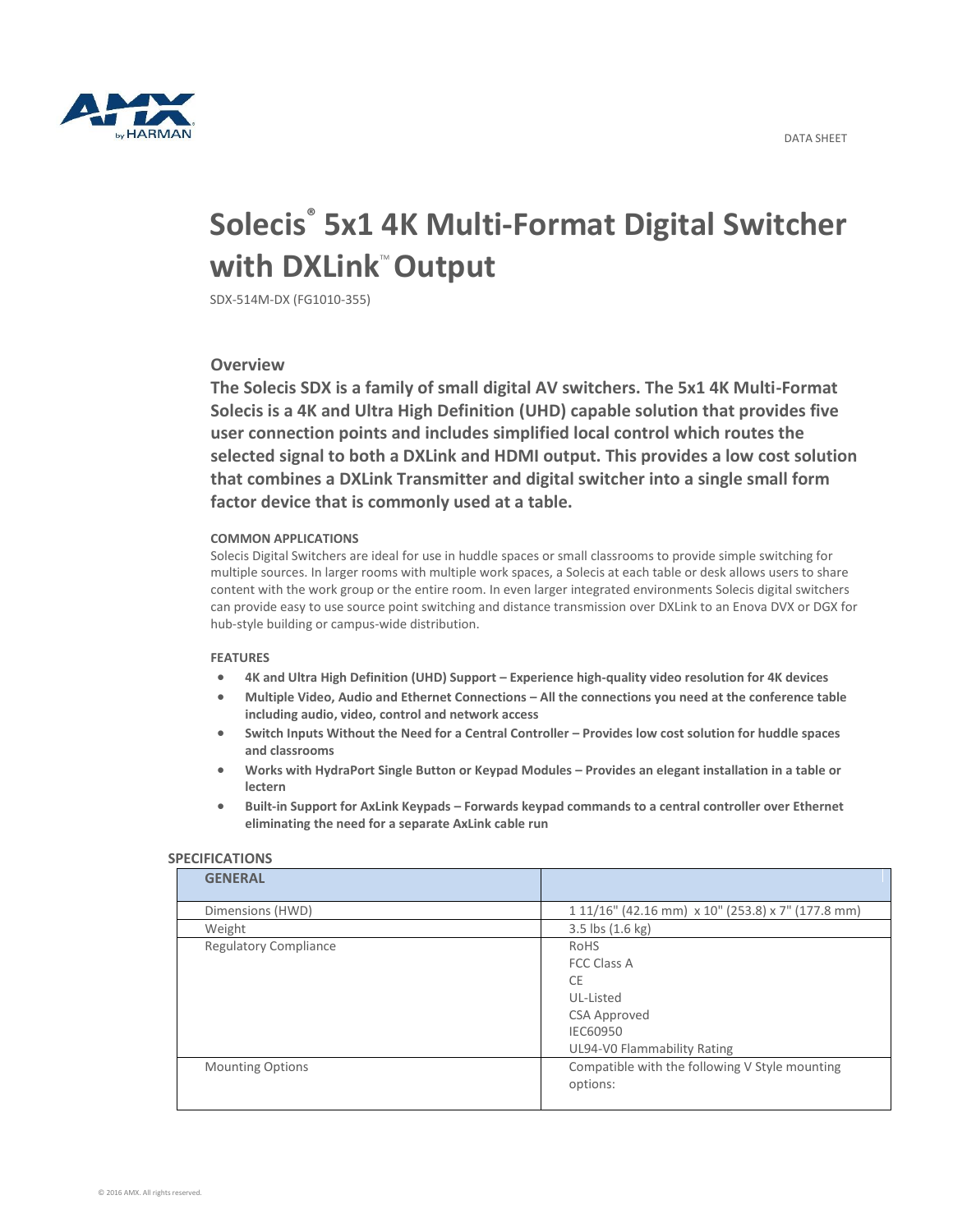|                                                | • AVB-VSTYLE-SURFACE-MNT, V Style Module Surface<br>Mount (FG1010-722)<br>· NMX-VRK, V Style Rack Mounting Shelf (FG3201-60)<br>· AVB-VSTYLE-POLE-MNT, V Style Module Pole Mount<br>(FG1010-723)                                                                                                                                                                                                                                                                                                                                                                                                                                                                                                                                                                                                                                                                                                                                                                                                                                                                                                                                                                                                                                                                                                                                                                                                                                                                                                                                                                                                                 |
|------------------------------------------------|------------------------------------------------------------------------------------------------------------------------------------------------------------------------------------------------------------------------------------------------------------------------------------------------------------------------------------------------------------------------------------------------------------------------------------------------------------------------------------------------------------------------------------------------------------------------------------------------------------------------------------------------------------------------------------------------------------------------------------------------------------------------------------------------------------------------------------------------------------------------------------------------------------------------------------------------------------------------------------------------------------------------------------------------------------------------------------------------------------------------------------------------------------------------------------------------------------------------------------------------------------------------------------------------------------------------------------------------------------------------------------------------------------------------------------------------------------------------------------------------------------------------------------------------------------------------------------------------------------------|
| Compatible Enova DGX / DVX and DXLink Products | · Enova DGX 800/1600/3200/6400 Digital Media<br>Switchers with DGX-I-DXL-4K DGX DXLink Twisted Pair<br>4K Input Board installed                                                                                                                                                                                                                                                                                                                                                                                                                                                                                                                                                                                                                                                                                                                                                                                                                                                                                                                                                                                                                                                                                                                                                                                                                                                                                                                                                                                                                                                                                  |
|                                                | · DX-RX-4K, DXLink 4K HDMI Receiver Module as a<br>point-to-point solution                                                                                                                                                                                                                                                                                                                                                                                                                                                                                                                                                                                                                                                                                                                                                                                                                                                                                                                                                                                                                                                                                                                                                                                                                                                                                                                                                                                                                                                                                                                                       |
|                                                | NOTE: For passage of 4K signal content, 4K products<br>must be used. Solecis 4K Digital Switchers are also<br>compatible with DXLink Twisted Pair (non-4K)<br>equipment and Enova DVX-3255HD, DVX-3155HD,<br>DVX-3256HD, DVX-3156HD, DVX-2255HD and 2155HD<br>All-In-One Presentation Switchers. Conditions may<br>apply, please reference hardware reference manuals<br>or contact technical support for details                                                                                                                                                                                                                                                                                                                                                                                                                                                                                                                                                                                                                                                                                                                                                                                                                                                                                                                                                                                                                                                                                                                                                                                                |
| <b>Optional Accessories</b>                    | · PSR4.4, 13.5 VDC, 4x4 A Power Supply with 3.5 mm<br>Phoenix Connector with Retention Screws (FG423-46)<br>· PSN6.5, 13.5 VDC, 6.5 A Power Supply with (3)<br>3.5mm Phoenix Connectors (FG423-41)<br>• AVB-VSTYLE-SURFACE-MNT, V Style Module Surface<br>Mount (FG1010-722)<br>• NMX-VRK, V Style Rack Mounting Shelf (FG3201-60)<br>· AVB-VSTYLE-POLE-MNT, V Style Module Pole Mount<br>(FG1010-723)<br>· MET-6N, Metreau 6-Button Keypad with Navigation<br>• White, MET-6N-WH (FG5794-01-WH)<br>· Black, MET-6N-BL (FG5794-01-BL)<br>· MET-7, Metreau 7-Button Keypad<br>• White, MET-7-WH (FG5794-03-WH)<br>· Black, MET-7-BL (FG5794-03-BL)<br>• SP-08-AX-US, 8-Button KeyPad (US) with AxLinx<br>• White, SP-08-AX-US-WH (FG1311-08-SW)<br>· Black, SP-08-AX-US-BL (FG1311-08-SB)<br>· Brushed Aluminum, SP-08-AX-US-BA (FG1311-<br>08-SA)<br>• SP-08-AX-UK, 8-Button KeyPad (UK) with AxLink<br>· White, SP-08-AX-UK-WH (FG1311-08-KW)<br>· Black, SP-08-AX-UK-BL (FG1311-08-KB)<br>· Brushed Aluminum, SP-08-AX-UK-BA<br>(FG1311-08-KA)<br>• SP-08-AX-EU, 8-Button KeyPad (Europe) with AxLink<br>· White, SP-08-AX-EU-WH (FG1311-08-EW)<br>· Black, SP-08-AX-EU-BL (FG1311-08-EB)<br>· HydraPort with:<br>• HPX-U400-MET-6N, Metreau 6-Button Keypad<br>Kit with Carrier (FG554-11-BL-K)<br>· HPX-U400-MET-7 Metreau 7-Button Keypad Kit<br>with Carrier (FG554-13-BL-K)<br>• HPX-U400-R-MET-6N Metreau 6-Button<br>Keypad Ramp Mount Kit (FG564-11-BL)<br>· HPX-U400-R-MET-7 Metreau 7-Button Keypad<br>Ramp Mount Kit (FG564-13-BL)<br>• CBL-HDMI-FL, HDMI High Speed Flat Cable (FG10-<br>$2180-16$ |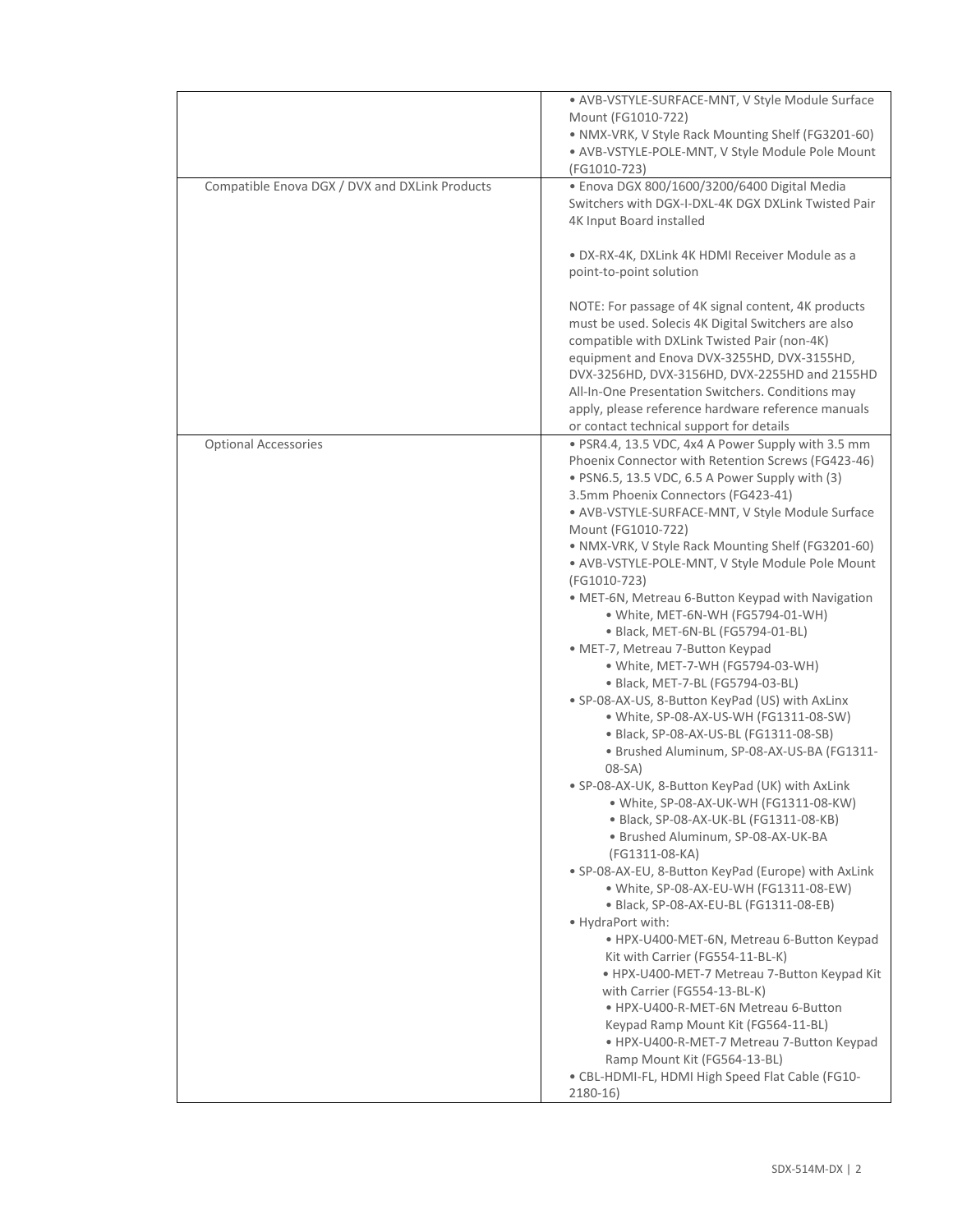| • CBL-DP-FL, DisplayPort High Speed Flat Cable (FG10- |
|-------------------------------------------------------|
| $2181 - 16$                                           |
| • CBL-ETH-FL, Ethernet Flat Cable (FG10-2182-16)      |
| • CBL-RGB+A-FL, RGB with Audio Flat Cable (FG10-      |
| $2183 - 16$                                           |
| • CC-USB, USB Programming Cable (FG10-5965)           |

| <b>SIGNAL TRANSPORT - DXLink</b> |                                                        |
|----------------------------------|--------------------------------------------------------|
| Connector                        | (1) RJ-45                                              |
| Supported Signal Styles          | Digital video, audio, Ethernet, bi-directional control |
|                                  | and power                                              |
| Transport Layer Throughput (Max) | $10.2$ Gbps                                            |
| <b>Twisted Pair Cable Type</b>   | Shielded Cat6, Cat6A and Cat7                          |
|                                  | DXLink twisted pair cable runs for DXLink equipment    |
|                                  | shall only be run within a common building where a     |
|                                  | common building is defined as: the walls of the        |
|                                  | structure(s) are physically connected and the          |
|                                  | structure(s) share a single ground reference           |
|                                  | For more details and helpful cabling information,      |
|                                  | reference the white paper titled Cabling for Success   |
|                                  | with DXLink, or contact your AMX representative        |
| <b>Twisted Pair Cable Length</b> | Up to 70 m with 4K video                               |
|                                  | Up to 328 ft (100 m) with 1080p video                  |
| <b>HDCP Support</b>              | Yes                                                    |

| <b>ACTIVE POWER REQUIREMENTS</b> |                                                  |
|----------------------------------|--------------------------------------------------|
| Voltage, AC (Typical)            | 110-240VAC, 47-63 Hz                             |
| Power Consumption (Max)          | 48 W                                             |
| Power Connector                  | IEC Power Cord Connector 100-240 VAC 47-63 Hz    |
| <b>DXLink Power</b>              | Supplies power to a DXLink Twisted Pair RX, when |
|                                  | used in point-to-point applications              |

| <b>POWER SUPPLY</b> |     |
|---------------------|-----|
| Internal, Included  | Yes |

| <b>ENVIRONMENTAL</b>    |                                         |
|-------------------------|-----------------------------------------|
| Temperature (Operating) | 32° to 104° F (0° to 40° C)             |
| Temperature (Storage)   | $-22^{\circ}$ to 158° F (-30° to 70° C) |
| Humidity (Operating)    | 5% to 85% RH (non-condensing)           |
| Humidity (Storage)      | 0% to 90% RH (non-condensing)           |

| <b>USB (HID) KEYBOARD &amp; MOUSE</b> |                                                                                                                                                                                  |
|---------------------------------------|----------------------------------------------------------------------------------------------------------------------------------------------------------------------------------|
| USB (HID)                             | (1) USB Type B Connector ("TO HOST"); connect a<br>Solecis SDX-510M-DX Digital Switcher with DXLink to a<br>PC and emulate keyboard and mouse commands from<br>a DXLink Receiver |

| <b>FRONT CONNECTORS</b> |                                                                                                                                                                       |
|-------------------------|-----------------------------------------------------------------------------------------------------------------------------------------------------------------------|
| <b>ID Pushbutton</b>    | (1) ID Pushbutton, can be used to assign the unit's<br>Device ID, switch between Static and Dynamic IP<br>addressing modes, and reset the unit to factory<br>defaults |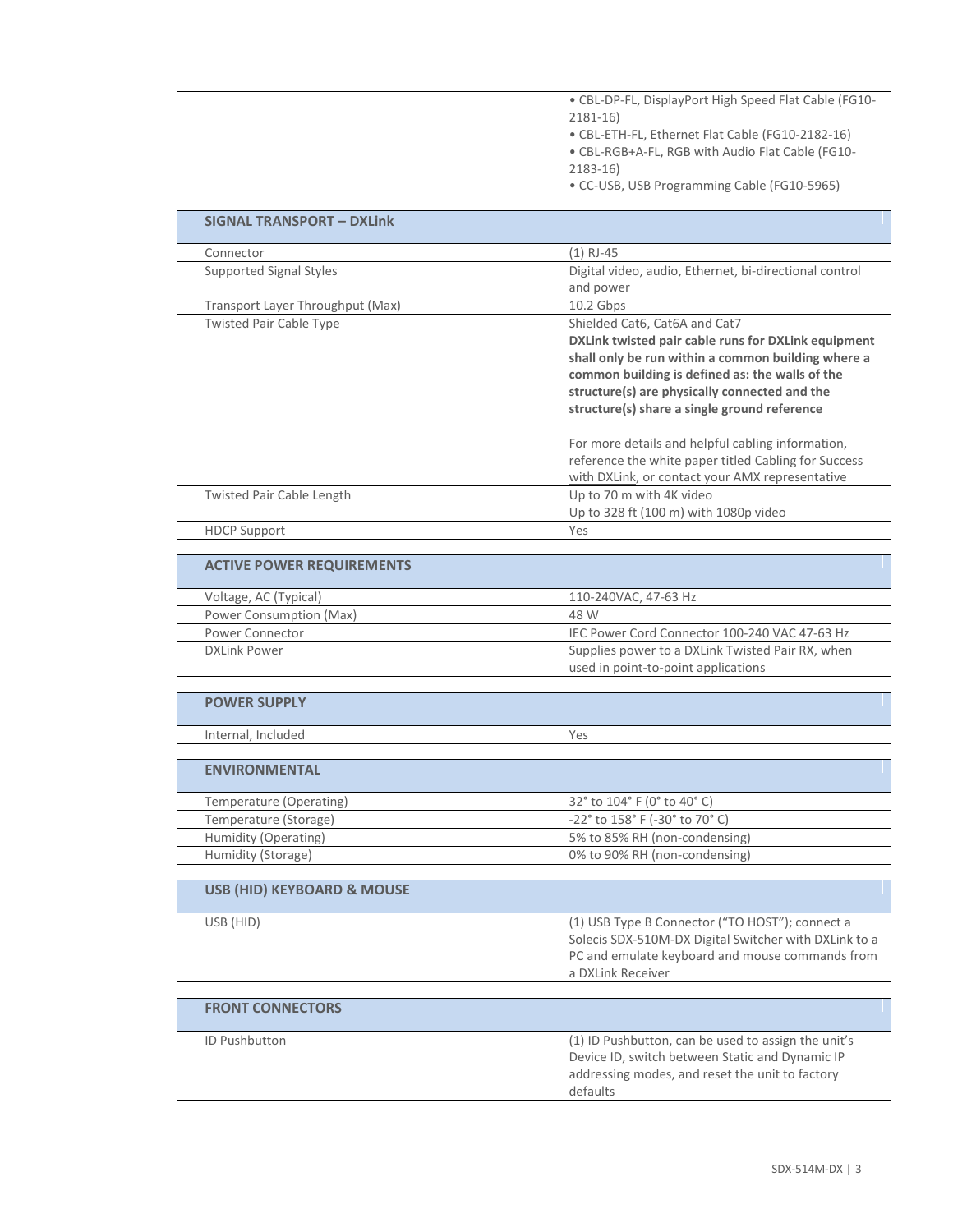| AxLink Keypad Control | (1) 4-pin, 3.5 mm Screw Terminal Connector        |
|-----------------------|---------------------------------------------------|
| Ethernet LAN OUT Port | $(3)$ RJ-45                                       |
| <b>HDMI Output</b>    | (1) HDMI Type A Female Connector                  |
| <b>DXLink Output</b>  | $(1)$ RJ-45                                       |
| USB Host Port         | (1) USB Type B Connector "TO HOST"                |
| USB Device Port       | (1) USB Type A Connector, reserved for future use |

| <b>BACK CONNECTORS</b>                       |                                          |
|----------------------------------------------|------------------------------------------|
| Advanced Configuration Interface             | (1) USB Mini-B Connector                 |
| <b>HDMI</b> Inputs                           | (3) HDMI Type A Female Connectors        |
| <b>VGA Inputs</b>                            | (2) HD-15 Connectors                     |
| Single External Button/LED Control Connector | (1) 3-pin 3.5mm Screw Terminal Connector |
| Dual External Button/LED Control Connector   | (2) 5-pin 3.5mm Screw Terminal Connector |
| Analog Stereo Inputs                         | (2) 1/8" mini-Stereo Jack                |
| <b>AC Power Connection</b>                   | <b>IEC Power Cord Connector</b>          |

| <b>ETHERNET</b>             |                                                                                                                                                                                                                                                                                                |
|-----------------------------|------------------------------------------------------------------------------------------------------------------------------------------------------------------------------------------------------------------------------------------------------------------------------------------------|
| <b>Ethernet Connections</b> | (3) RJ-45, 10/100 Port provides TCP/IP communication.<br>This is an Auto MDI/MDI-X enabled port, which allows<br>you to use either straight-through or crossover<br>Ethernet cables. The Ethernet Port LEDs show<br>communication activity, connection status, speeds,<br>and mode information |
| Ethernet Link/Act Indicator | (1) Link/Activity LED (green) blinks when receiving<br>Ethernet data packets, one on Ethernet RJ-45<br>connector and one on the front panel                                                                                                                                                    |
| Ethernet Speed Indicator    | (1) Speed LED (yellow) lights On when the connection<br>speed is 100 Mbps Ethernet connection and turns OFF<br>when the speed is 10 Mbps                                                                                                                                                       |

| <b>CONTROLS &amp; INDICATORS</b> |                                                                                                                                                                       |
|----------------------------------|-----------------------------------------------------------------------------------------------------------------------------------------------------------------------|
| AxLink Keypad Port               | (1), 4-pin 3.5 mm captive-wire connector, provides<br>data and power to up to 2 external AxLink Keypads                                                               |
| AxLink Indicator                 | (1) AxLink Keypad LED (green) indicates the state of<br>the AxLink Keypad port                                                                                        |
| LINK/ACT Indicator               | (1) LED (green), lights when the Ethernet cable is<br>connected and an active link is established. This LED<br>also blinks when receiving Ethernet data packets       |
| Status Indicator                 | (1) LED (green), indicates boot and connection status                                                                                                                 |
| Power Indicator                  | (1) Power LED (green) indicates the unit is powered on                                                                                                                |
| <b>ID Pushbutton</b>             | (1) ID Pushbutton, can be used to assign the unit's<br>Device ID, switch between Static and Dynamic IP<br>addressing modes, and reset the unit to factory<br>defaults |

| <b>INTEGRATED SWITCHER</b> |                                                                                                                           |
|----------------------------|---------------------------------------------------------------------------------------------------------------------------|
| Video Switching            | 5x1 (dual) audio/video switching, any of 5 inputs can<br>be routed to the HDMI and DXLink output<br>simultaneously        |
| Video Inputs               | (2) HD-15; supports RGBHV<br>(3) HDMI; supports HDMI/HDCP                                                                 |
| Video Outputs              | (1) HDMI; supports HDMI/HDCP<br>(1) DXLink; supports digital video, audio, Ethernet, bi-<br>directional control and power |
| <b>HDCP Support</b>        | Yes                                                                                                                       |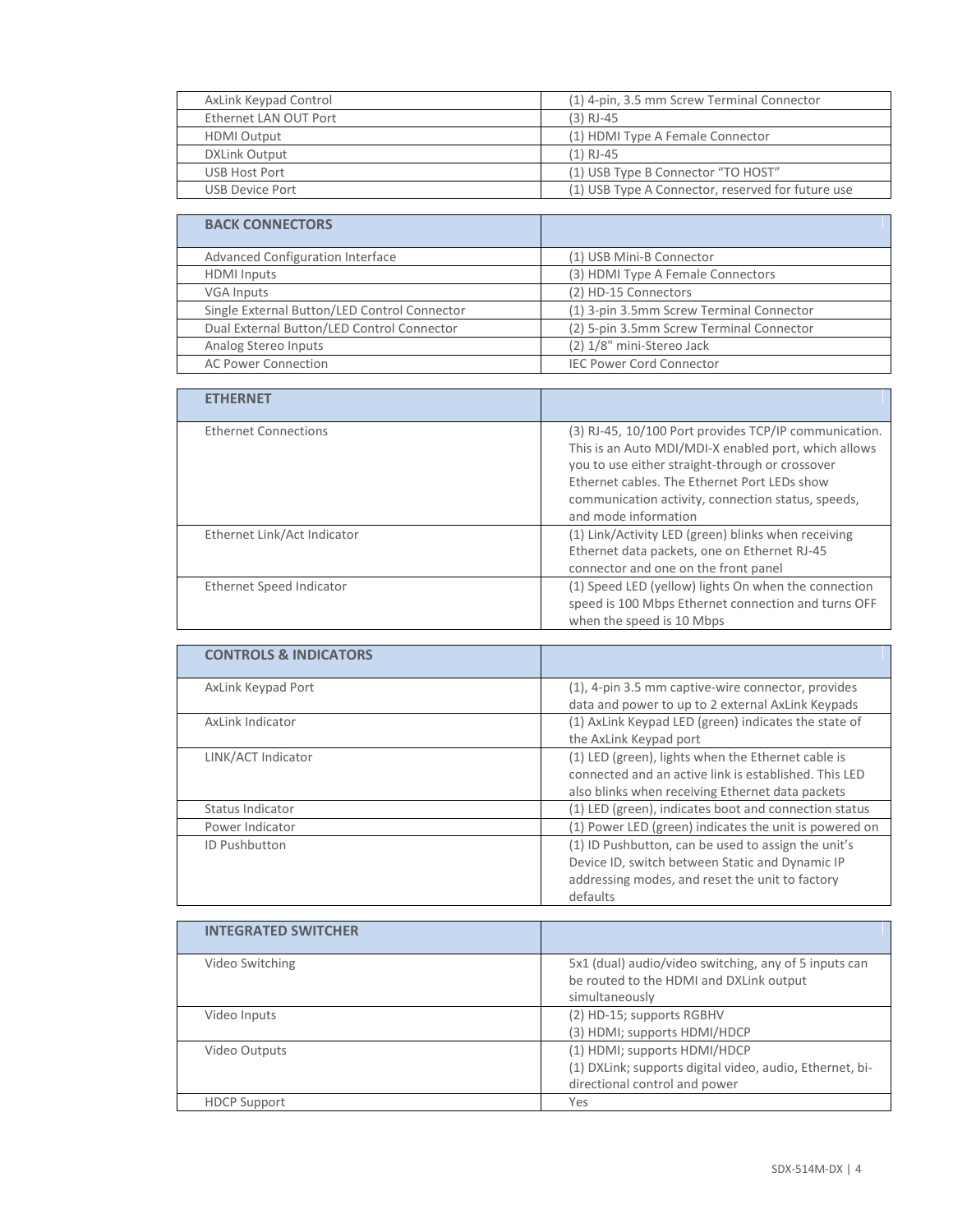| <b>HDMI</b>                  |                                                         |
|------------------------------|---------------------------------------------------------|
| <b>Compatible Formats</b>    | HDMI, HDCP, DVI                                         |
| Input Signal Type Support    | HDMI                                                    |
|                              | DVI-D (Single Link With Cable Adapter)                  |
|                              | DisplayPort ++ (Input Only, With HDMI Cable Adapter)    |
| Input Connectors             | (3) HDMI Type A Female                                  |
| Output Signal Type Support   | HDMI, HDCP, DVI                                         |
| Input Re-clocking (CDR)      | Yes                                                     |
| Deep Color Support           | Yes                                                     |
| Color Space Support          | RGB 4:4:4                                               |
|                              | YCbCr 4:4:4 and 4:2:2                                   |
|                              | (Input signal support for YCbCr 4:4:4 and 4:2:2, output |
|                              | color-space is converted to RGB 4:4:4)                  |
| 3D Format Support            | <b>HDMI Primary Formats</b>                             |
|                              |                                                         |
|                              | Frame Packing 1080p up to 24Hz                          |
|                              | Frame Packing 720p up to 50/60Hz                        |
|                              | Frame Packing 1080i up to 50/60Hz                       |
|                              | Top-Bottom 1080p up to 24Hz                             |
|                              | Top-Bottom 720p up to 50/60Hz                           |
|                              | Side-by-Side Half 1080p up to 50/60Hz                   |
|                              | Side-by-Side Half 720p up to 50/60Hz                    |
|                              | 3D supported when the HDMI DXLink RX Scaler is in       |
|                              | Bypass mode and format is 1080p60 or less               |
| <b>4K Resolution Support</b> | • 3840 x 2160p @ 24/25/30 Hz                            |
|                              | • 4096 x 2160p @ 24/25/30 Hz                            |
|                              | • 3840 x 2160p @ 60 Hz, 4:2:0*                          |
|                              | • 4096 x 2160p @ 60 Hz, 4:2:0*                          |
|                              |                                                         |
|                              | * Supported by DX-RX-4K when in Bypass Scaling mode     |
|                              | NOTE: See full list of supported formats in "DXLink     |
|                              | Twisted Pair 4K Transmitters and Receivers Hardware     |
|                              | Reference Manual".                                      |
| Audio Format Support         | Dolby TrueHD, Dolby Digital, DTS-HD Master Audio,       |
|                              | DTS, 2 CH through 8 CH L-PCM Dolby Digital and DTS      |
|                              | support up to 48kHz, 5.1 channels                       |
| <b>Audio Resolution</b>      | 16 bit to 24 bit                                        |
| Audio Sample Rate            | 32 kHz, 44.1 kHz, 48 kHz, 96 kHz, 192 kHz               |
| <b>HDCP Support</b>          | Yes                                                     |
|                              | Supports AMX HDCP InstaGate Pro Technology              |
|                              | When used with an AMX Digital Media Switcher the        |
|                              | key support is up to 16 sinks per output, independent   |
|                              | of source device                                        |
|                              |                                                         |
|                              | When used as a single point-to-point solution the key   |
|                              | support is defined by the source device                 |
|                              |                                                         |
| <b>ANALOG VIDEO</b>          |                                                         |
| <b>Compatible Formats</b>    | <b>RGBHV</b>                                            |
| Input Connector              | $HD-15$                                                 |
| <b>Resolution Support</b>    | up to 1920x1200@60 Hz Reduce Blanking                   |
| Auto-Adjust Input            | Supported                                               |
| <b>Digital Processing</b>    | 24-bit, 165 MHz                                         |
|                              |                                                         |
| <b>STEREO AUDIO</b>          |                                                         |

 $\mathbf{r}$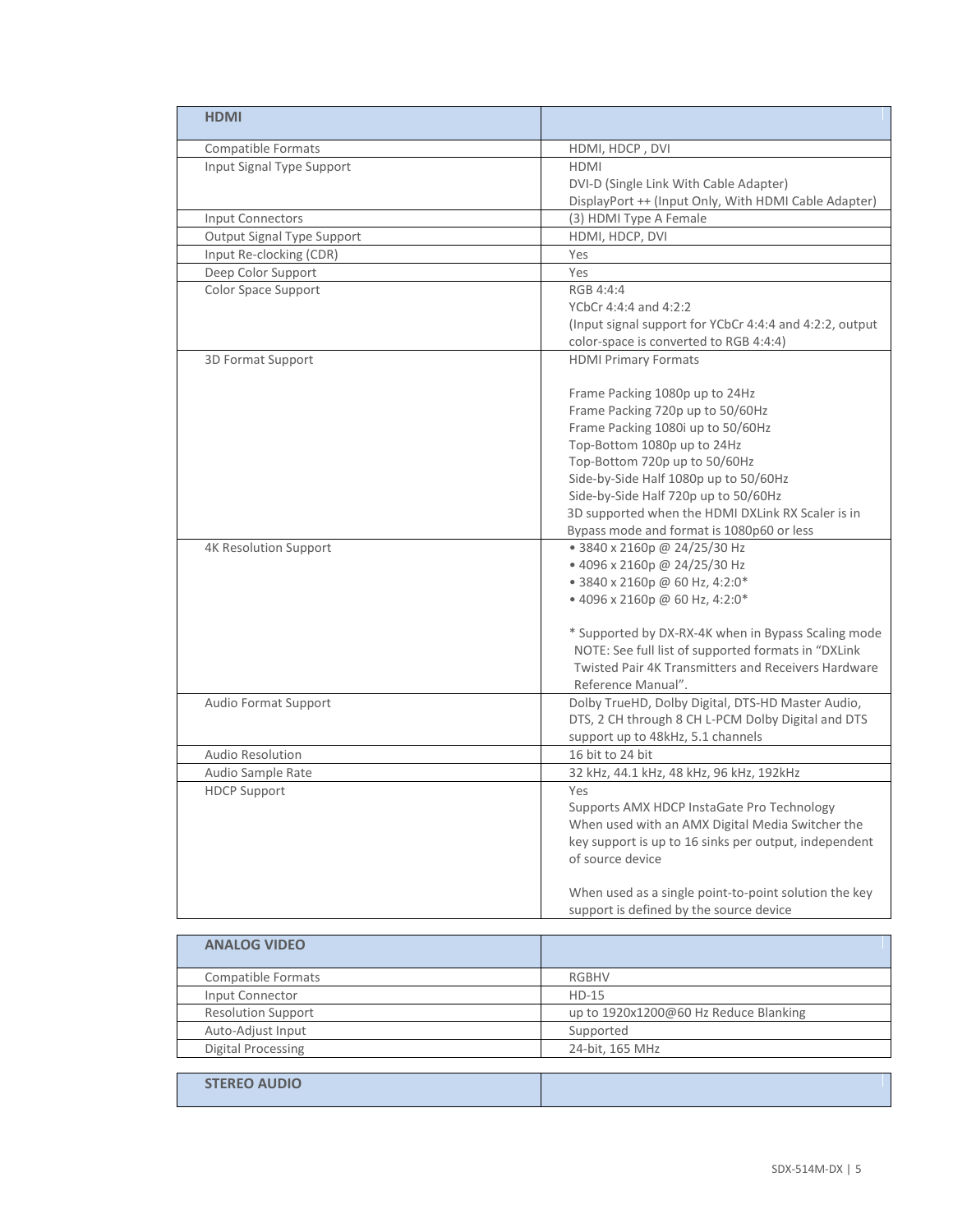| Input Signal Types                | Stereo Analog              |
|-----------------------------------|----------------------------|
| Input Connectors                  | 2 - 1/8" Mini-Stereo Jack  |
| Analog Input Level (Max)          | +2 dBu, unbalanced         |
| Analog to Digital Conversion      | 48 kHz Sample Rate, 24-bit |
| Analog to Digital Reference Level | $+2.5$ dBu = 0 dBfs        |